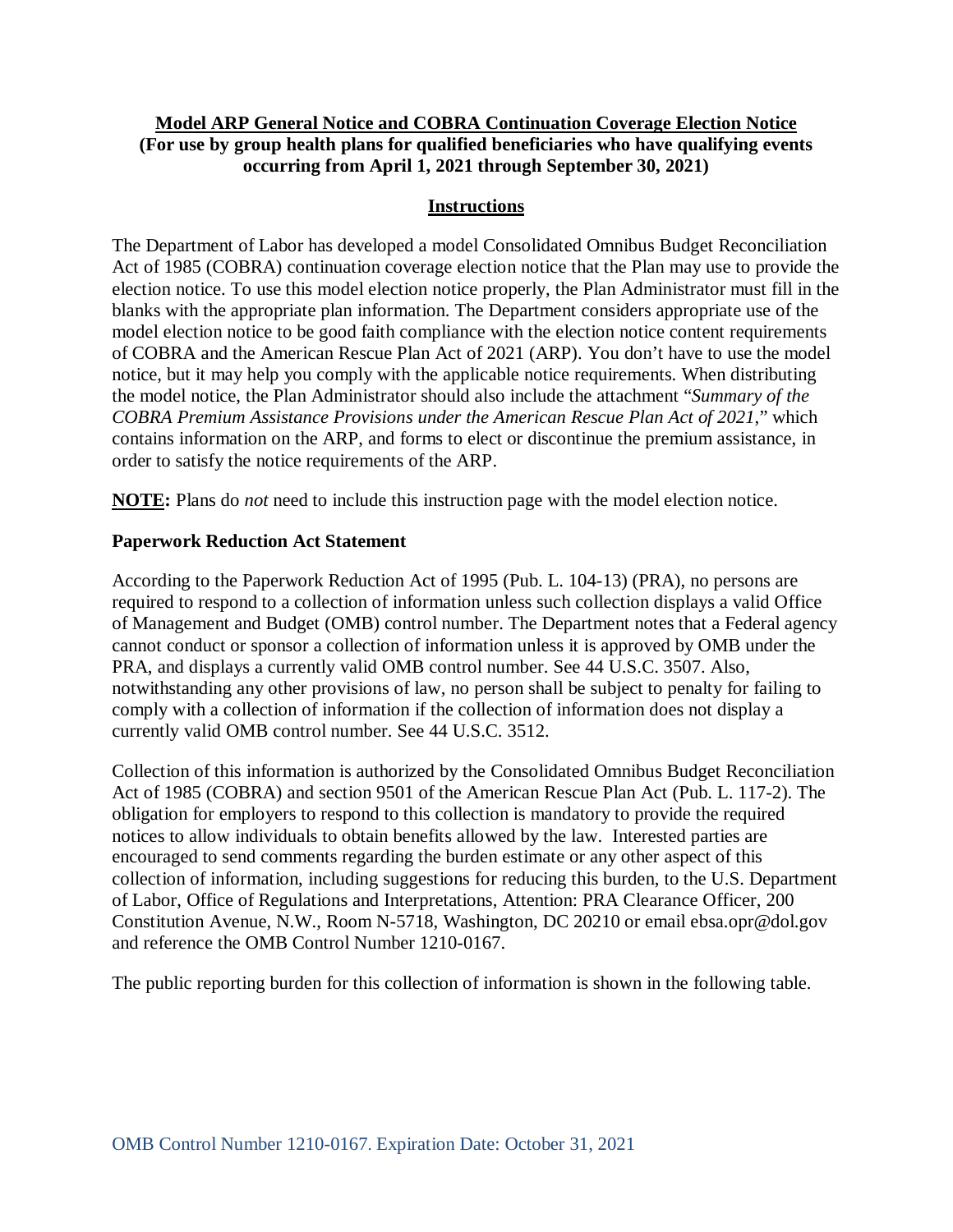| <b>Notice Type</b>               | <b>Estimated Average Time</b>                                                       |
|----------------------------------|-------------------------------------------------------------------------------------|
| <b>General Notice</b>            | Minimal additional burden as already covered<br>under OMB Control Number 1210-0123. |
| Notice in Connection with        | 1 minute per response                                                               |
| <b>Extended Election Periods</b> |                                                                                     |
| <b>Alternative Notice</b>        | 2 minutes per response                                                              |
| Notice of Expiration of          | 1 minute per response                                                               |
| <b>Premium Assistance</b>        |                                                                                     |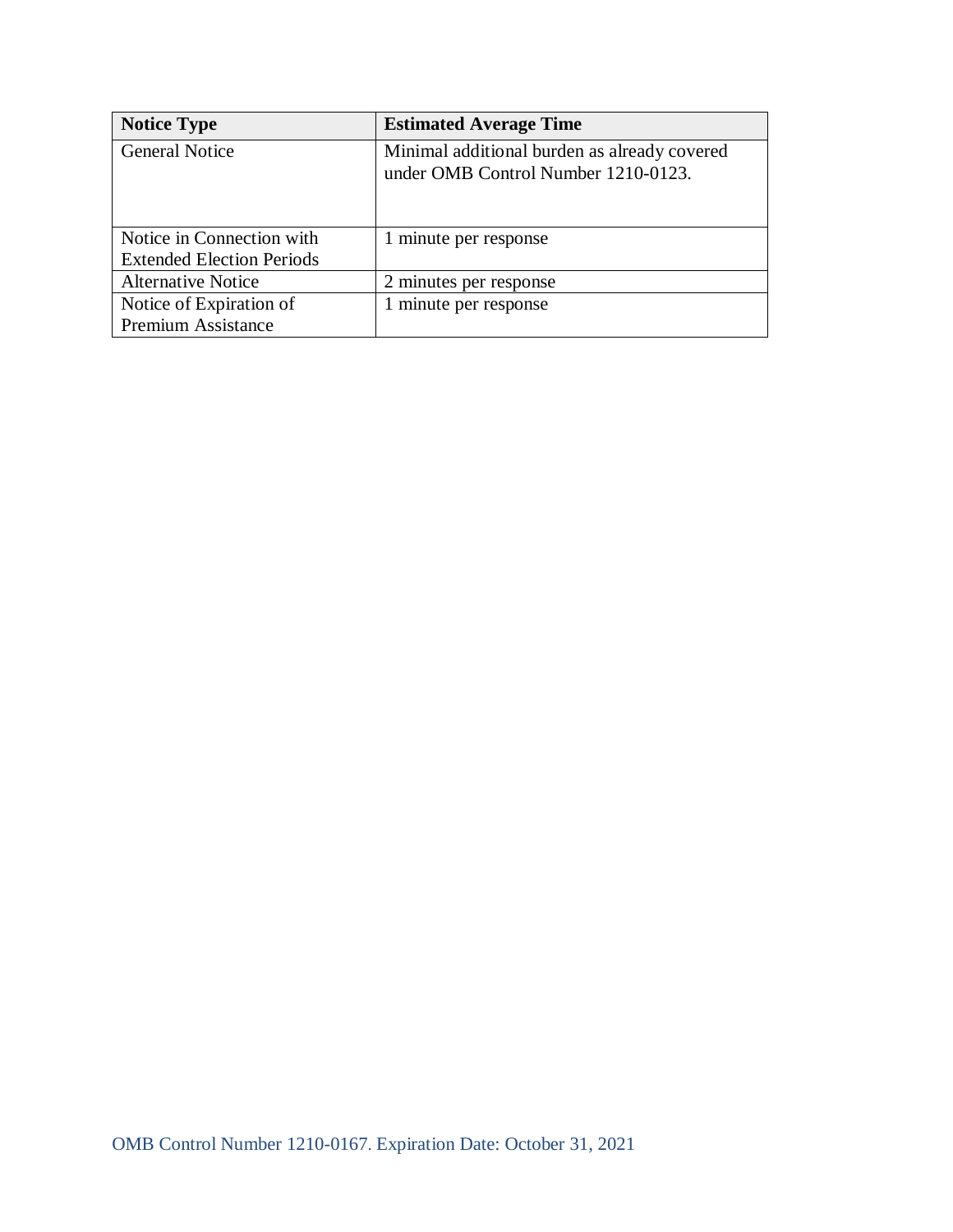# **Model ARP General Notice and COBRA Continuation Coverage Election Notice (For use by group health plans for qualified beneficiaries who have qualifying events occurring from April 1, 2021 through September 30, 2021)**

# **IMPORTANT INFORMATION: COBRA Continuation Coverage and other Health Coverage Alternatives**

[*Enter date of notice*]

 $\overline{a}$ 

Dear: [*Identify the qualified beneficiary(ies), by name or status*]

**This notice has important information about your rights related to continued health care coverage in the [***enter name of group health plan***] (the Plan), as well as other health coverage options that may be available to you, including coverage through Medicaid or the Health Insurance Marketplace®[1](#page-2-0) . To sign up for Marketplace coverage, visit [www.HealthCare.gov](http://www.healthcare.gov/) or call 1-800-318-2596 (TTY: 1-855-889-4325). People in most states use [www.HealthCare.gov](https://www.healthcare.gov/) to apply for and enroll in health coverage; if your state has its own Marketplace platform, you can find contact information here: www[.HealthCare.gov/marketplace-in-your-state/.](https://www.healthcare.gov/marketplace-in-your-state/)**

Please read the information in this notice very carefully before you make your decision. If you choose to elect COBRA continuation coverage, you should use the Election Form provided later in this notice.

The American Rescue Plan Act of 2021 (ARP) provides temporary premium assistance for COBRA continuation coverage and, where the employer elects to offer the option, an opportunity to switch to a different health plan option offered by the employer. The premium assistance is available to certain individuals who are eligible for COBRA continuation coverage due to a qualifying event that is a reduction in hours or an involuntary termination of employment. If you qualify for the premium assistance, you need not pay any of the COBRA premium otherwise due to the plan. This premium assistance is available from April 1, 2021 through September 30, 2021. If you continue your COBRA continuation coverage beyond that date, you will have to pay the full amount due. However, when your premium assistance ends, you may qualify for a special enrollment period to enroll in coverage through the Health Insurance Marketplace® (see section on "the Health Insurance Marketplace®" below).

To determine whether you are eligible for COBRA premium assistance under the ARP, carefully review this notice and the attached document titled "Summary of the COBRA Premium Assistance Provisions under the American Rescue Plan Act of 2021". **If you believe you are an eligible individual and want to elect COBRA continuation coverage with temporary premium assistance, complete the "Request for Treatment as an Assistance Eligible Individual" and return it to the health plan with your completed Election Form.**

<span id="page-2-0"></span>OMB Control Number 1210-0167. Expiration Date: October 31, 2021 1 <sup>1</sup> Health Insurance Marketplace® is a registered service mark of the U.S. Department of Health & Human Services.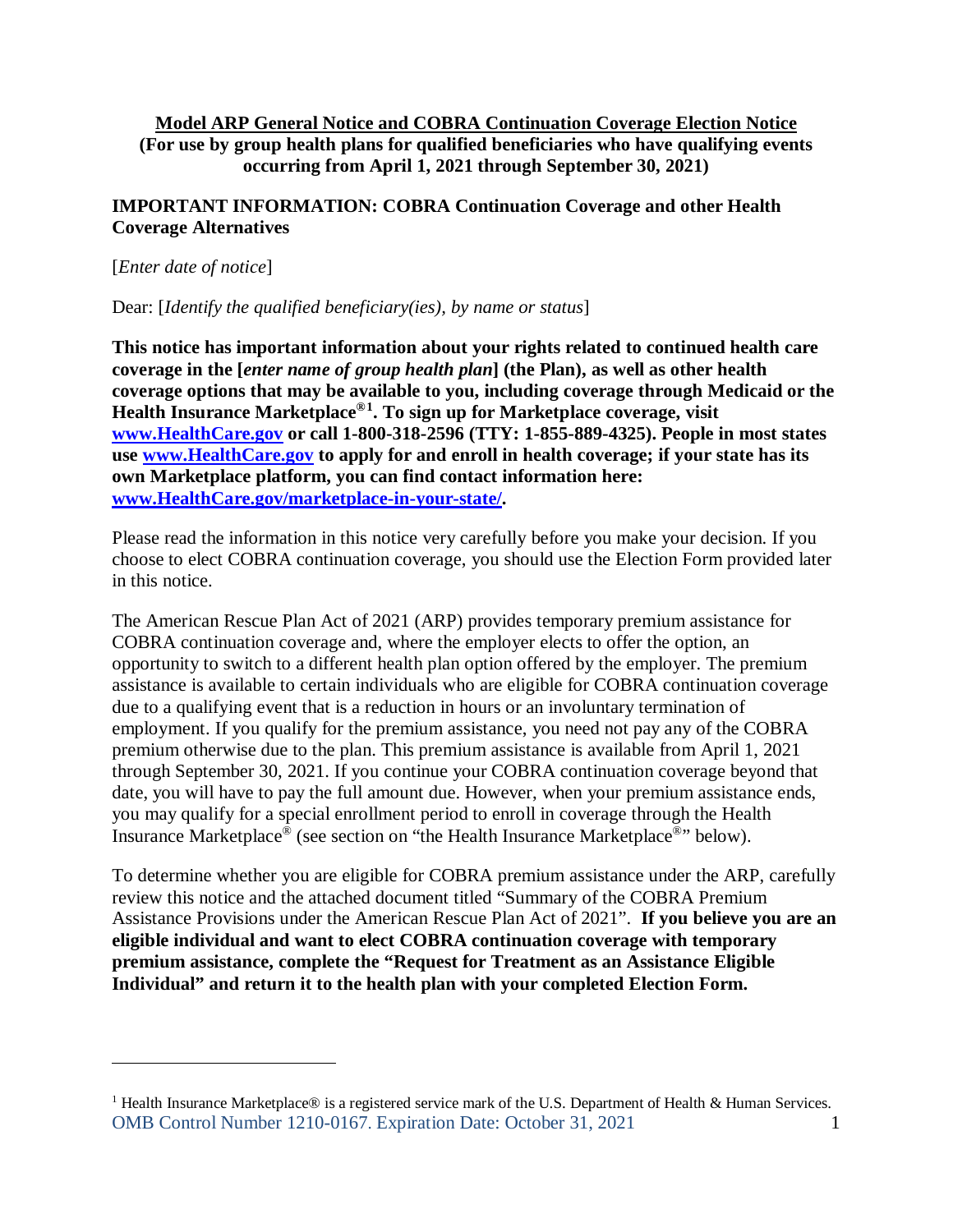# **Why am I getting this notice?**

You're getting this notice because your coverage under the Plan will end on [*enter date*] due to [*check appropriate box*]:

 $\Box$  End of employment (voluntary)  $\Box$  End of employment (involuntary)  $\Box$  Reduction in hours of employment  $\Box$  Death of employee  $\Box$  Divorce or legal separation  $\Box$  Divorce or legal separation  $\Box$  Entitlement to Medicare  $\Box$  Loss of dependent child status

Federal law requires that most group health plans (including this Plan) give employees and their families the opportunity to continue their health care coverage through COBRA continuation coverage when there's a "qualifying event," such as those listed above, that would result in a loss of coverage under an employer's plan.

# **What's COBRA continuation coverage?**

COBRA continuation coverage is the same coverage that the Plan gives to other participants or beneficiaries who aren't getting continuation coverage. Each "qualified beneficiary" (described below) who elects COBRA continuation coverage will have the same rights under the Plan as other participants or beneficiaries covered under the Plan.

# **Who are the qualified beneficiaries?**

Each person ("qualified beneficiary") in the category(ies) checked below can independently elect COBRA continuation coverage:

- $\square$  Employee or former employee
- *Spouse or former spouse*
- $\Box$  Dependent child(ren) covered under the Plan on the day before the event that caused the loss of coverage (A parent or legal guardian can e*lect on behalf of a dependent.)*
- $\Box$  Child who is losing coverage under the Plan because he or she is no longer a dependent under the Plan

# **Are there other coverage options besides COBRA continuation coverage?**

Yes. There may be other coverage options for you and your family through a Marketplace, Medicare, or other group health plan coverage options (such as a spouse's plan) through what is called a "special enrollment period." Additionally, you may apply for and, if eligible, enroll in Medicaid at any time. If you are not eligible for premium assistance under the ARP, some of these options may cost less than COBRA continuation coverage. If you are eligible for other group health coverage, such as through a new employer's plan or a spouse's plan (not including excepted benefits, a qualified small employer health reimbursement arrangement (QSEHRA), or a health flexible spending arrangement (FSA)), or if you are eligible for Medicare, you are not eligible for ARP premium assistance. However, if you have individual health insurance coverage, like a plan through a Marketplace, or if you have Medicaid, you may be eligible for ARP premium assistance if you elect COBRA continuation coverage. You will not be eligible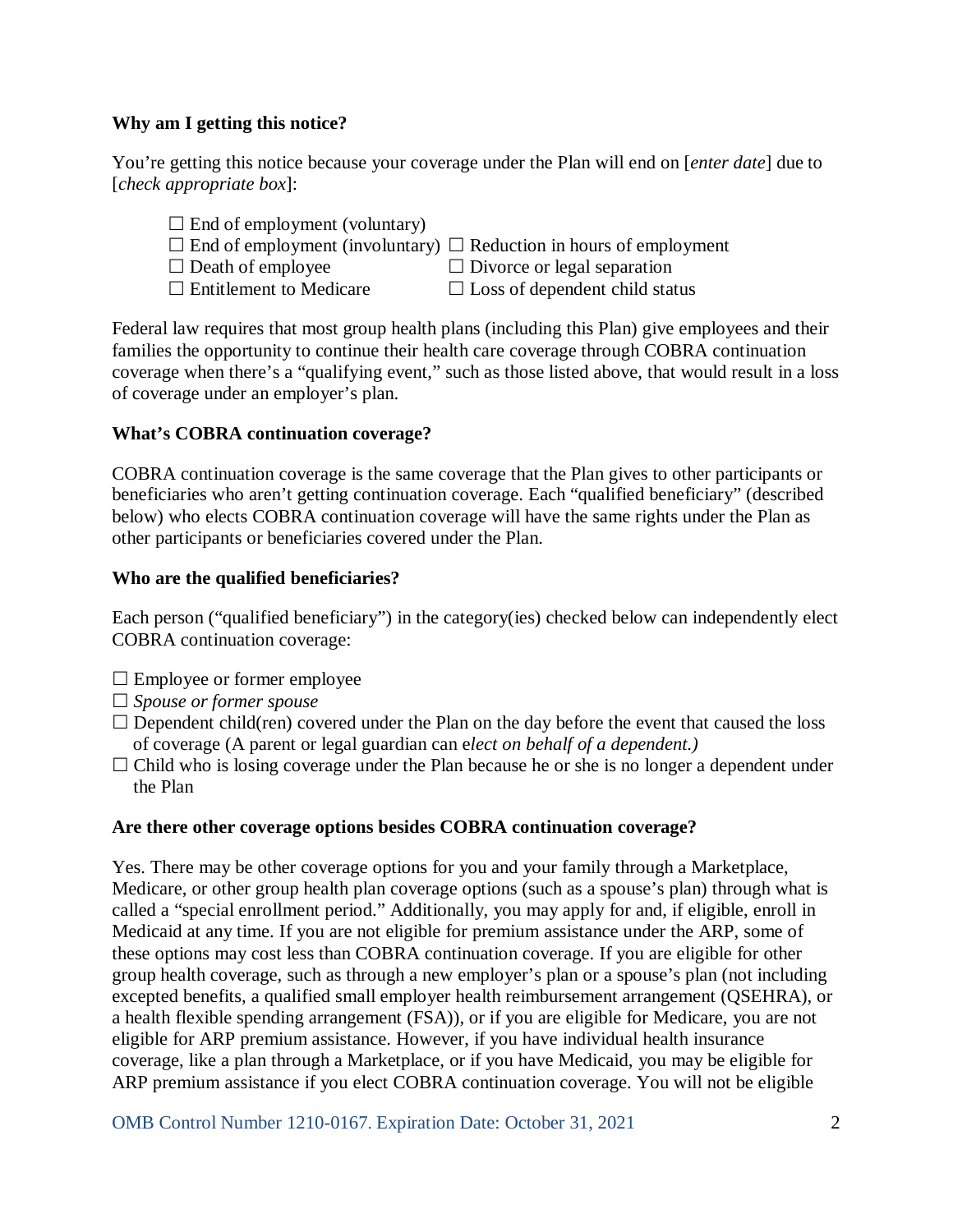for a premium tax credit, or advance payments of the premium tax credit, for your Marketplace coverage for months you are enrolled in COBRA continuation coverage and you may not be eligible for months during which you remain an employee but are eligible for COBRA continuation coverage with premium assistance because of a reduction of hours. If you're eligible for Medicare, consider signing up during its special enrollment period to avoid a coverage gap when your COBRA coverage ends and a late enrollment penalty.

You should compare your other coverage options with COBRA continuation coverage and choose the coverage that is best for you. For example, if you move to other coverage you may pay more out of pocket than you would under COBRA because the new coverage may impose a new deductible. Also, keep in mind that if you elect COBRA continuation coverage with premium assistance, then you may qualify for a special enrollment period to enroll in Marketplace coverage when your premium assistance ends. You may use the special enrollment period to enroll in Marketplace coverage with a tax credit if you end your COBRA continuation coverage when your premium assistance ends and you are otherwise eligible.

When you lose job-based health coverage, it's important that you choose carefully between COBRA continuation coverage and other coverage options, because once you've made your choice, it can be difficult or impossible to switch to another coverage option until the next available open enrollment period.

#### **If I elect COBRA continuation coverage, when will my coverage begin and how long will the coverage last?**

If elected, COBRA continuation coverage will begin on [*enter date*] and can last until [*enter date*]. If your COBRA qualifying event was the employee's reduction in hours or involuntary termination of employment, you may be eligible for ARP premium assistance from [*enter April 1 or if qualifying event is after this date the date of qualifying event*] through September 30, 2021.

[*Add, if appropriate:* You may elect any of the following options for COBRA continuation coverage: [*list available coverage options*]].

[*If the plan permits Assistance Eligible Individuals to elect to enroll in coverage that is different than coverage in which the individual was enrolled at the time the qualifying event occurred, insert:* "In addition, under the ARP, you may have the right to change to additional coverage options that you were not previously enrolled in. To change the coverage option(s) for your COBRA continuation coverage to something different than what you had on the last day of employment or before your reduction in hours, complete the "Form for Switching COBRA Continuation Coverage Benefit Options" and return it to us. Available coverage options are: [*insert list of available coverage options].*" To be eligible for premium assistance, **t**he different coverage must cost the same or less than the coverage you had at the time of the qualifying event; be offered to similarly situated active employees; and cannot be limited to only excepted benefits, a QSEHRA or a health FSA*.*]

COBRA continuation coverage may end before the date noted above in certain circumstances, including for failure to pay premiums, for fraud, or if you become covered under another group health plan or entitled to Medicare.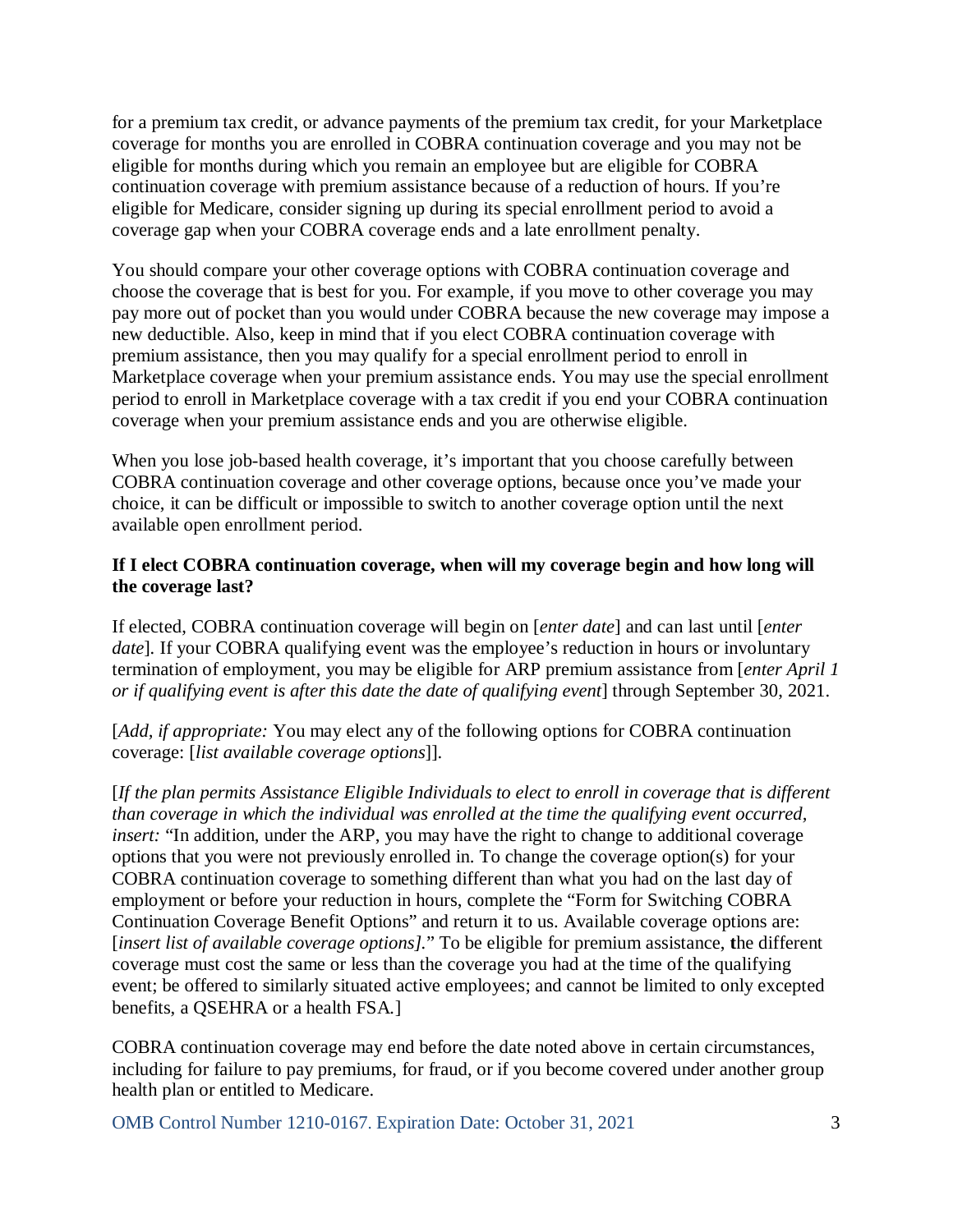# **Can I extend the length of COBRA continuation coverage?**

If you elect COBRA continuation coverage, you may be able to extend the length of COBRA continuation coverage if a qualified beneficiary is disabled or if a second qualifying event occurs. You must notify [*enter name of party responsible for COBRA administration*] of a disability or a second qualifying event within a certain time period to extend the period of COBRA continuation coverage. If you don't provide notice of a disability or second qualifying event within the required time period, it will affect your right to extend the period of continuation coverage.

For more information about extending the length of COBRA continuation coverage, visit [https://www.dol.gov/sites/dolgov/files/EBSA/about-ebsa/our-activities/resource](https://www.dol.gov/sites/dolgov/files/EBSA/about-ebsa/our-activities/resource-center/publications/an-employees-guide-to-health-benefits-under-cobra.pdf)[center/publications/an-employees-guide-to-health-benefits-under-cobra.pdf.](https://www.dol.gov/sites/dolgov/files/EBSA/about-ebsa/our-activities/resource-center/publications/an-employees-guide-to-health-benefits-under-cobra.pdf)

# **How much does COBRA continuation coverage cost?**

COBRA continuation coverage will cost: [*enter amount each qualified beneficiary will be required to pay for each option per month of coverage and any other permitted coverage periods.*]

ARP reduces the COBRA premium to zero in some cases. If you qualify as an "Assistance Eligible Individual" under the ARP, the monthly premium cost will be zero through September 30, 2021.

If you choose to elect continuation coverage, you don't have to send any payment with the Election Form. Additional information about payment, if necessary, will be provided to you after the Election Form is received by the Plan. Important information about paying your premium can be found at the end of this notice.

**You may qualify for a special enrollment period to enroll in Marketplace coverage when your COBRA continuation coverage and/or your premium assistance ends. You may be able to get coverage through Medicaid or the Health Insurance Marketplace®.** You can learn more about the Marketplace below.

# **What is the Health Insurance Marketplace®?**

The Health Insurance Marketplace® offers "one-stop shopping" to find and compare private individual health insurance options. In the Marketplace, you could be eligible for a subsidy that lowers your monthly premiums and for cost-sharing reductions (that lower your out-of-pocket costs for deductibles, coinsurance, and copayments) right away, and you can see what your subsidized premium, deductibles, and out-of-pocket costs will be before you make a decision to enroll. Under the ARP, individuals and families may be eligible for a temporary increase in their premium tax credit, and advance payments of the premium tax credit, for this year, with no one who is eligible paying more than 8.5% of their household income towards the cost of the benchmark plan or a less expensive plan for plan years 2021 and 2022. Through a Marketplace, you can also learn if you may qualify for free or low-cost coverage from [Medicaid](https://www.healthcare.gov/do-i-qualify-for-medicaid) or the [Children's Health Insurance Program \(CHIP\).](https://www.healthcare.gov/are-my-children-eligible-for-chip) People in most states use HealthCare.gov to apply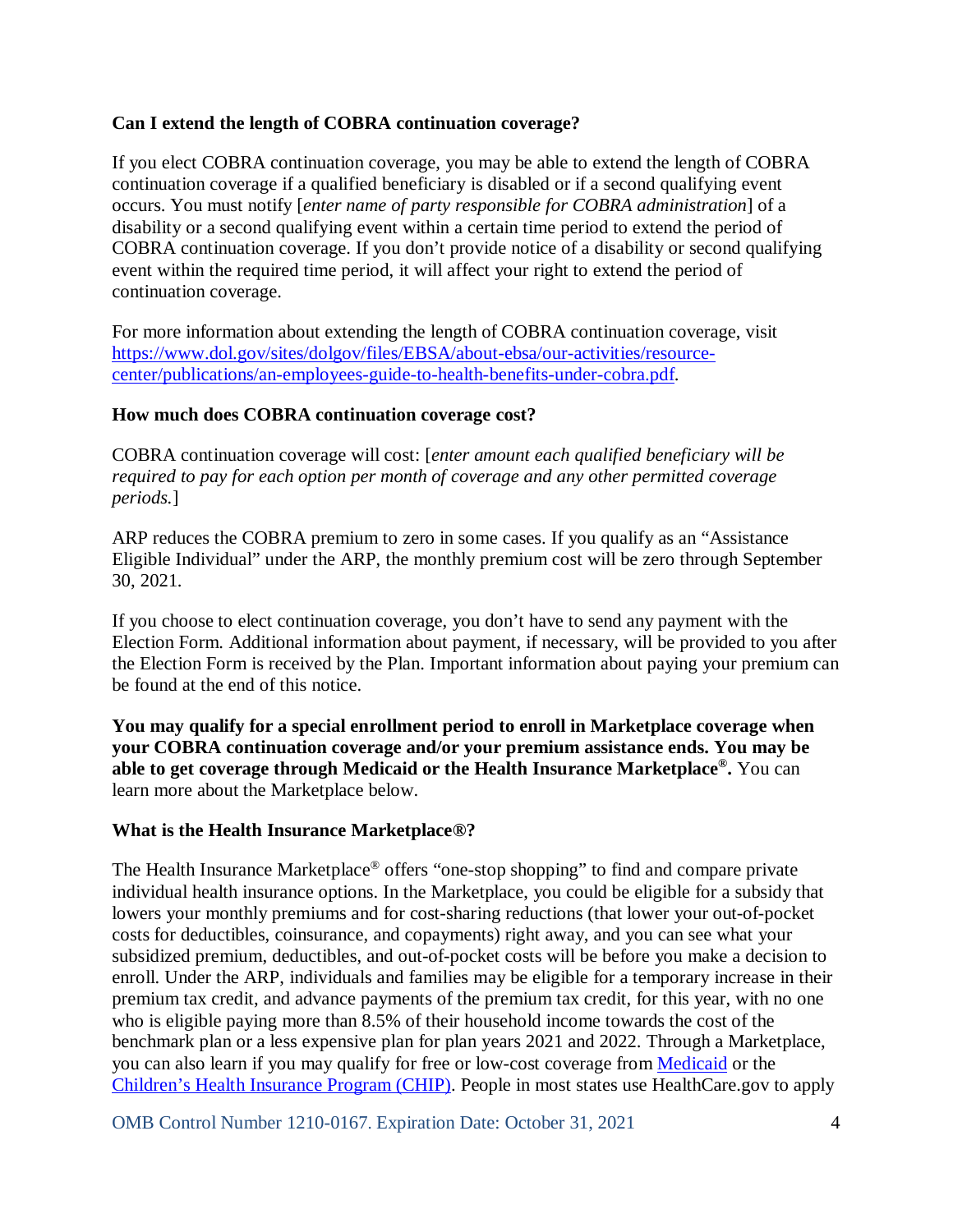for and enroll in Marketplace coverage; if your state has its own Marketplace platform you can find contact information for your State Marketplace here: [https://www.healthcare.gov/marketplace-in-your-state/.](https://www.healthcare.gov/marketplace-in-your-state/)

Being offered COBRA continuation coverage won't limit your eligibility for Medicaid. It also won't limit your eligibility for Marketplace coverage or for a subsidy through a Marketplace, if you are a former employee of the employer offering the coverage. But you won't be eligible for a subsidy or a tax credit during any month that you're enrolled in COBRA continuation coverage. Therefore, if you want to use a special enrollment period to enroll in Marketplace coverage with a subsidy or a tax credit, you must end your COBRA continuation coverage before your Marketplace coverage starts.

If you are currently employed by the employer offering the COBRA continuation coverage with premium assistance, you may enroll in Marketplace coverage but you may be ineligible for a subsidy or a premium tax credit for the Marketplace coverage for the period you are offered the COBRA continuation coverage with premium assistance.

# **When can I enroll in Marketplace coverage?**

Marketplace-eligible consumers can enroll in Marketplace coverage if they qualify for a special enrollment period. For example, Marketplace-eligible consumers always have 60 days from the time they lose your job-based coverage to enroll in the Marketplace, or they can apply up to 60 days beforehand if they know they'll lose coverage ahead of time. **After 60 days, the special enrollment period will end and Marketplace-eligible consumers may not be able to enroll unless they qualify for another special enrollment period, so they should take action right away if they want to enroll in Marketplace coverage.** In addition, during what is called an "open enrollment" period, Marketplace-eligible consumers can enroll from November 1 – December 15 in Marketplace coverage that starts on January 1. Finally, they may apply for and, if eligible, enroll in Medicaid coverage at any time.

Note that due to COVID-19, for Marketplaces that use HealthCare.gov, all Marketplace-eligible consumers who are submitting a new application or updating an existing application can access a special enrollment period available through the HealthCare.gov platform from February 15 through August 15 of 2021. For more information, please see: [www.HealthCare.gov/sep-list/.](http://www.healthcare.gov/sep-list/) Marketplace-eligible consumers in states with Marketplaces that do not use the HealthCare.gov platform should consult their Marketplace to find out whether they have a special enrollment period available to them. If your state has its own Marketplace platform you can find contact information for your State Marketplace here: [www.HealthCare.gov/marketplace-in-your-state/.](http://www.healthcare.gov/marketplace-in-your-state/)

Additionally, under the ARP, individuals and families may be eligible for a temporary increase in their premium tax credit and advance payment of the premium tax credit for 2021 and 2022, with no one who is eligible paying more than 8.5% of their household income towards the cost of the benchmark plan or a less expensive plan.

To find out more about enrolling in the Marketplace, such as when the next open enrollment period will be and what you need to know about qualifying events and special enrollment periods, visit [www.HealthCare.gov/coverage-outside-open-enrollment/special-enrollment-](http://www.healthcare.gov/coverage-outside-open-enrollment/special-enrollment-period/)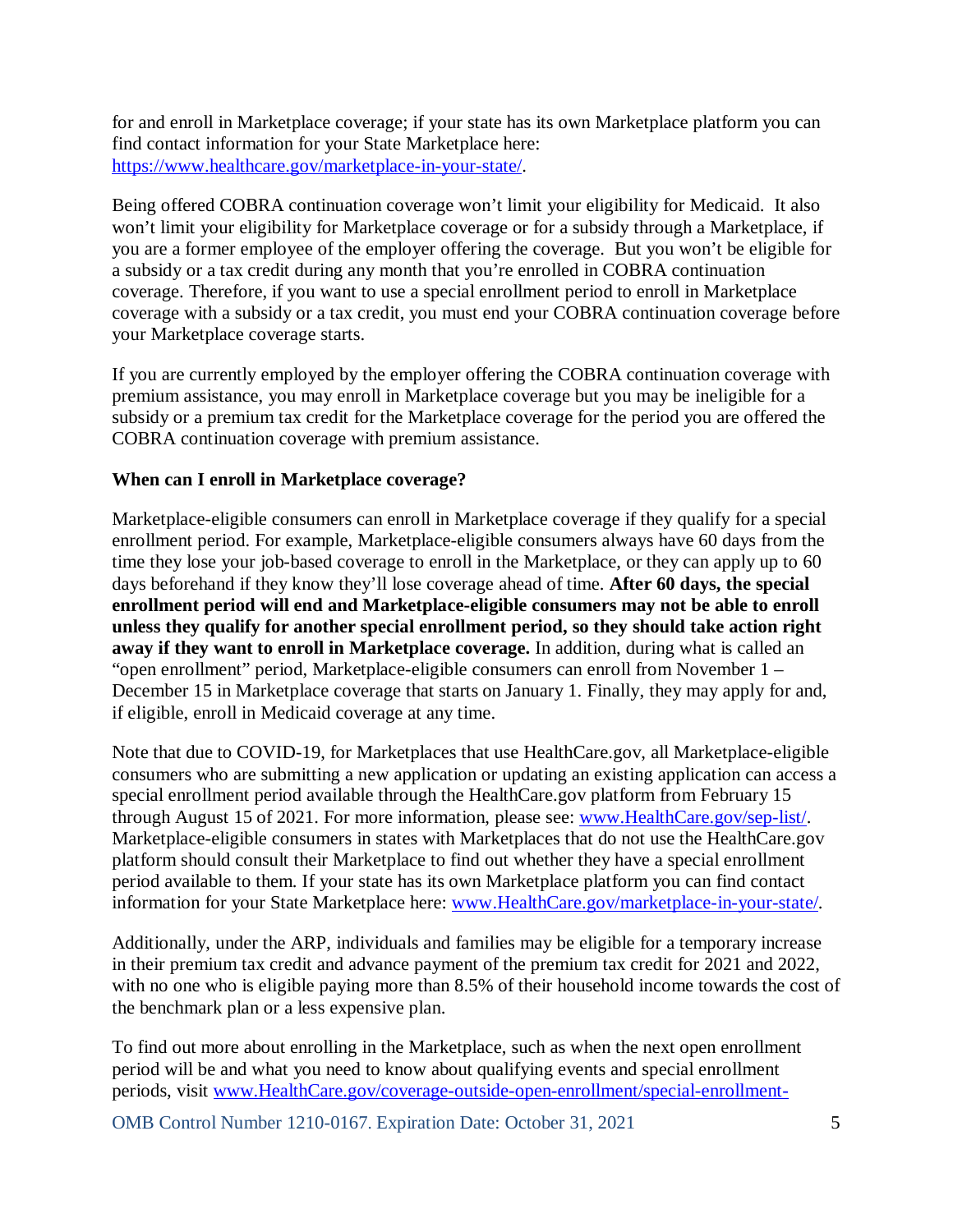[period/.](http://www.healthcare.gov/coverage-outside-open-enrollment/special-enrollment-period/) If your state has its own Marketplace platform, you can find contact information for your State Marketplace here: [https://www.HealthCare.gov/marketplace-in-your-state/.](https://www.healthcare.gov/marketplace-in-your-state/) Note, you may apply for and, if eligible, enroll in Medicaid coverage at any time.

# **If I sign up for COBRA continuation coverage, can I switch to coverage in the Marketplace? What about if I choose Marketplace coverage and want to switch back to COBRA continuation coverage?**

If you sign up for COBRA continuation coverage, you can switch to a Marketplace plan during the annual Marketplace open enrollment period or during a special enrollment period. If you elect COBRA continuation coverage with premium assistance, then you may qualify for a special enrollment period to enroll in Marketplace coverage when your premium assistance ends. You may use the special enrollment period to enroll in Marketplace coverage with a tax credit if you end your COBRA continuation coverage when your premium assistance ends and you are otherwise eligible. But be careful: if you terminate your COBRA continuation coverage early without another event that qualifies you for special enrollment, you may have to wait to enroll in Marketplace coverage until the next available open enrollment period, and could end up without any health coverage in the interim.

Alternatively, once you've exhausted your COBRA continuation coverage and the coverage expires, you may be eligible for a special enrollment period to enroll in Marketplace coverage, if you are Marketplace-eligible, even if Marketplace open enrollment has ended and no other qualifying events apply. For more information on COBRA continuation coverage and the Marketplace, see [www.HealthCare.gov/unemployed/cobra-coverage/.](https://www.healthcare.gov/unemployed/cobra-coverage/)

If you sign up for Marketplace coverage instead of COBRA continuation coverage, you cannot switch to COBRA continuation coverage once your COBRA election period ends.

# **Can I enroll in another group health plan?**

 $\overline{a}$ 

You may be eligible to enroll in coverage under another group health plan (like a spouse's plan), if you request enrollment within 30 days of the loss of coverage.

If you or your dependent chooses to elect COBRA continuation coverage instead of enrolling in another group health plan for which you're eligible, you'll have another opportunity to enroll in the other group health plan within 30 days of losing your COBRA continuation coverage.

# **Can I enroll in Medicare instead of COBRA continuation coverage after my group health plan coverage ends?**

In general, if you don't enroll in Medicare Part A or B when you are first eligible because you are still employed, after the initial enrollment period for Medicare Part A or B, you have an 8- month special enrollment period<sup>[2](#page-7-0)</sup> to sign up, beginning on the earlier of:

<span id="page-7-0"></span><sup>2</sup> [https://www.medicare.gov/sign-up-change-plans/how-do-i-get-parts-a-b/part-a-part-b-sign-up-periods.](https://www.medicare.gov/sign-up-change-plans/how-do-i-get-parts-a-b/part-a-part-b-sign-up-periods) These rules are different for people with End Stage Renal Disease (ESRD).

OMB Control Number 1210-0167. Expiration Date: October 31, 2021 6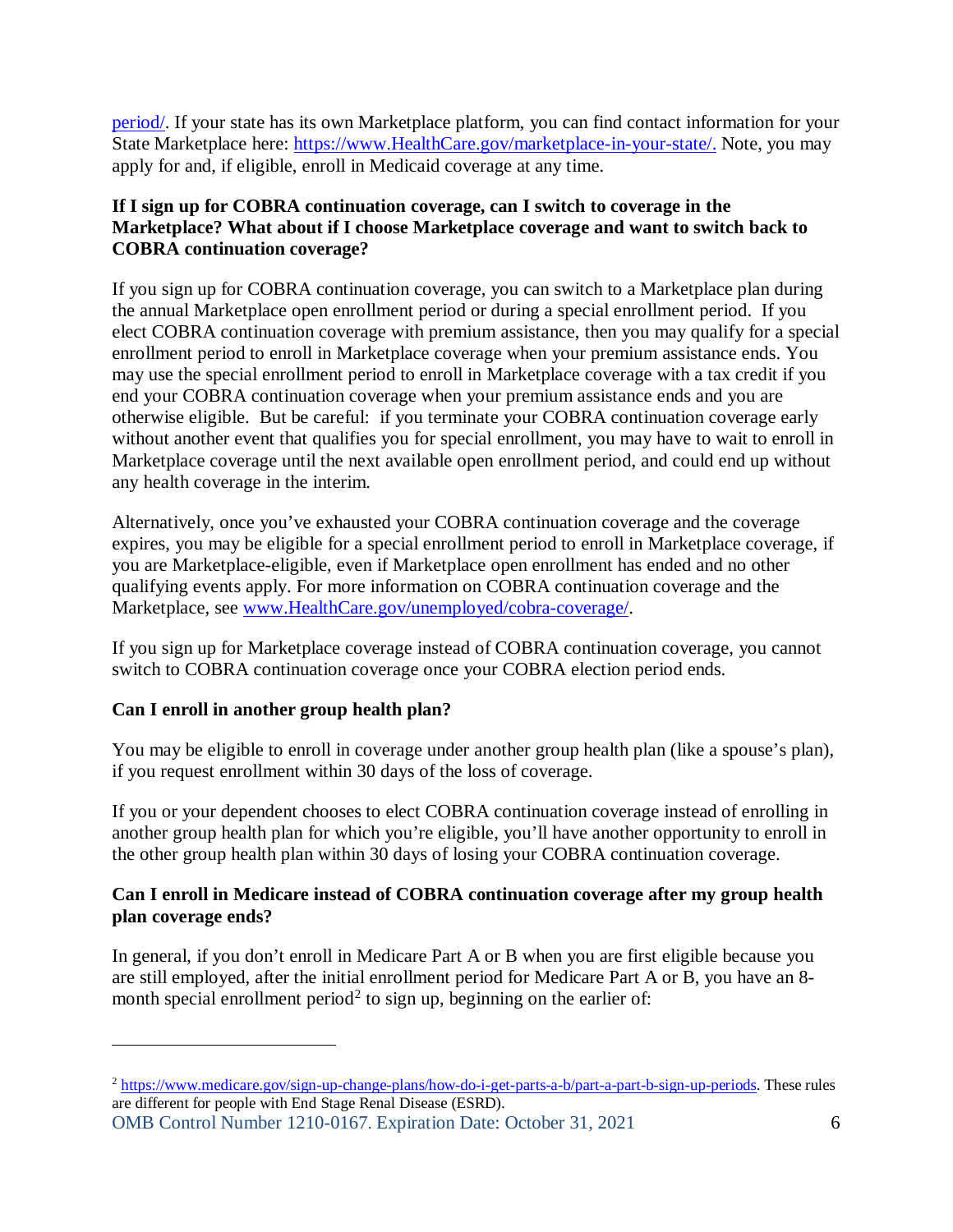- The month after your employment ends; or
- The month after group health plan coverage based on current employment ends.

If you don't enroll in Medicare Part B and elect COBRA continuation coverage instead, you may have to pay a Part B lifetime late enrollment penalty and you may have a gap in coverage if you decide you want Part B later. If you elect COBRA continuation coverage and then enroll in Medicare Part A or B before the COBRA continuation coverage ends, the Plan may terminate your continuation coverage. However, if Medicare Part A or B is effective on or before the date of the COBRA election, COBRA continuation coverage may not be discontinued based on Medicare eligibility, even if you enroll in the other part of Medicare after the date of the election of COBRA continuation coverage.

If you are enrolled in both COBRA continuation coverage and Medicare, Medicare will generally pay first (as the primary payer) and COBRA continuation coverage will pay second. Certain COBRA continuation coverage plans may pay as if secondary to Medicare, even if you are not enrolled in Medicare.

For more information visit [https://www.medicare.gov/medicare-and-you.](https://www.medicare.gov/medicare-and-you)

# **What factors should I consider when choosing coverage options?**

When considering your options for health coverage, you may want to think about:

- Premiums: Your previous plan can charge up to 102% of total plan premiums for COBRA continuation coverage (or up to 150% of total plan premiums after 18 months if you choose to extend the COBRA continuation coverage period beyond 18 months due to the disability of a qualified beneficiary) if you are not eligible for premium assistance under the ARP. If you are eligible for premium assistance under the ARP, your plan can charge this amount if you continue your COBRA continuation coverage beyond September 30, 2021. Other options, like coverage on a spouse's plan, Medicaid or coverage through a Marketplace plan, may be less expensive at that point.
- Provider Networks: If you're currently getting care or treatment for a condition, a change in your health coverage may affect your access to a particular health care provider. You may want to check to see if your current health care providers participate in a network and whether you will have access to that network through any other option as you consider options for health coverage.
- Drug Formularies: If you're currently taking medication, a change in your health coverage may affect your costs for medication – and in some cases, your medication may not be covered by another plan. You may want to check to see if your current medications are listed in drug formularies for other health coverage.
- Severance payments: If you lost your job and got a severance package from your former employer, your former employer may have offered to pay some or all of your COBRA continuation coverage premium payments for a period of time. In this scenario, you may want to contact the Department of Labor at 1-866-444-3272 to discuss your options.
- Service Areas: Some plans limit their benefits to specific service or coverage areas so if you move to another area of the country, you may not be able to use your benefits. You may want to see if your plan has a service or coverage area, or other similar limitations.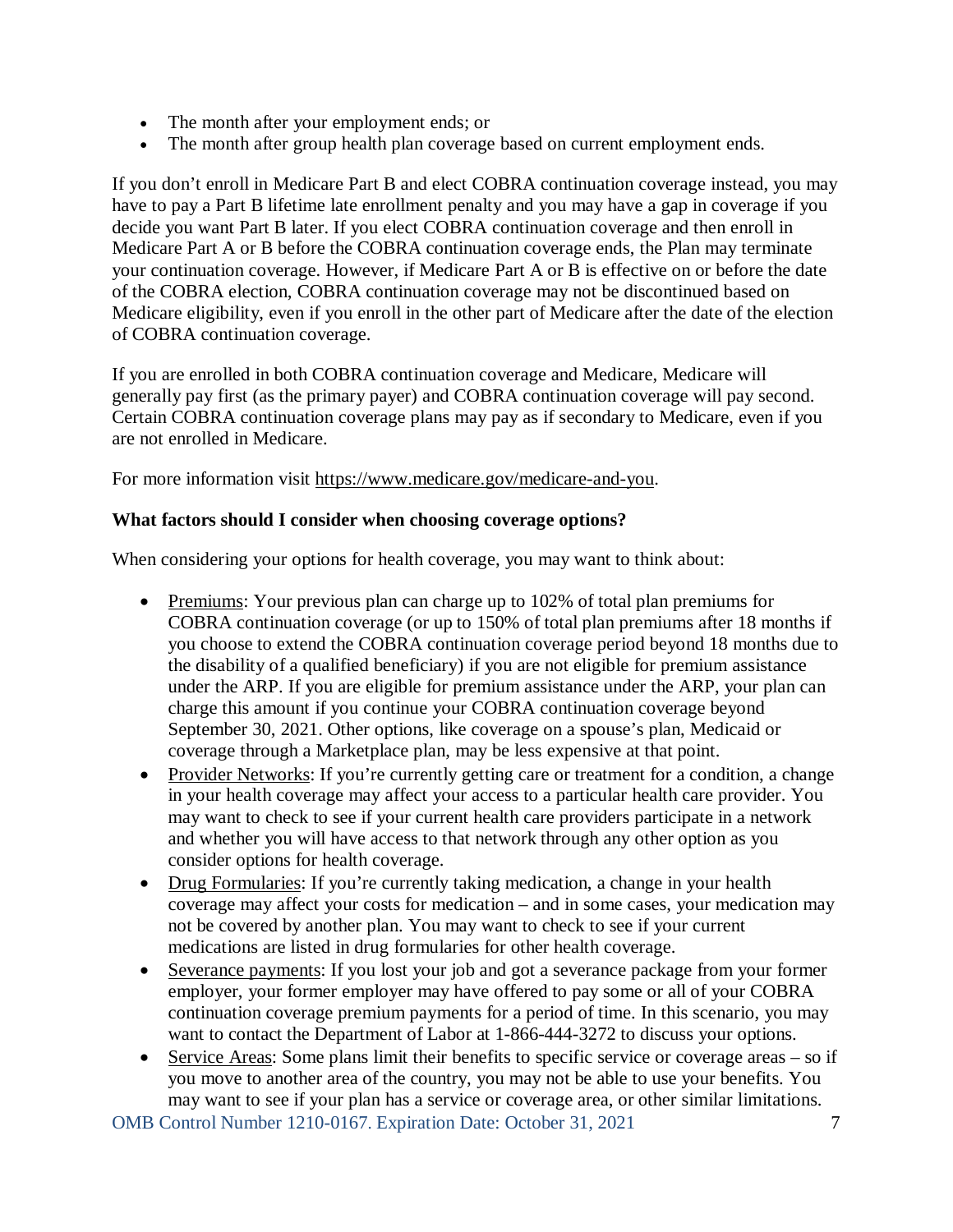• Other Cost-Sharing: In addition to premiums or contributions for health coverage, you probably pay copayments, deductibles, coinsurance, or other amounts as you use your benefits. You may want to check to see what the cost-sharing requirements are for other health coverage options. For example, one option may have much lower monthly premiums, but a much higher deductible and higher copayments. You may also want to consider whether you have met your deductible or maximum out-of-pocket limit under your COBRA continuation coverage.

#### **For more information**

This notice doesn't fully describe COBRA continuation coverage or other rights under the Plan. More information about COBRA continuation coverage and your rights under the Plan is available in your summary plan description or from your Plan Administrator.

If you have questions about the information in this notice or your rights to coverage, or if you want a copy of your summary plan description, contact [*enter name of party responsible for COBRA administration for the Plan, with telephone number and address*].

For more information about your rights under the Employee Retirement Income Security Act (ERISA), including COBRA, the Patient Protection and Affordable Care Act, and other laws affecting group health plans, visit the U.S. Department of Labor's Employee Benefits Security Administration (EBSA) website at [https://www.dol.gov/agencies/ebsa,](https://www.dol.gov/agencies/ebsa) contact them electronically at askebsa.dol.gov, or call their toll-free number at 1-866-444-3272. For more information about health insurance options available through the Health Insurance Marketplace®, and to locate an assister in your area who you can talk to about the different options, visit [www.HealthCare.gov.](http://www.healthcare.gov/)

#### **Keep Your Plan Informed of Address Changes**

To protect your and your family's rights, keep the Plan Administrator informed of any changes in your address and the addresses of family members. You should also keep a copy of any notices you send to the Plan Administrator.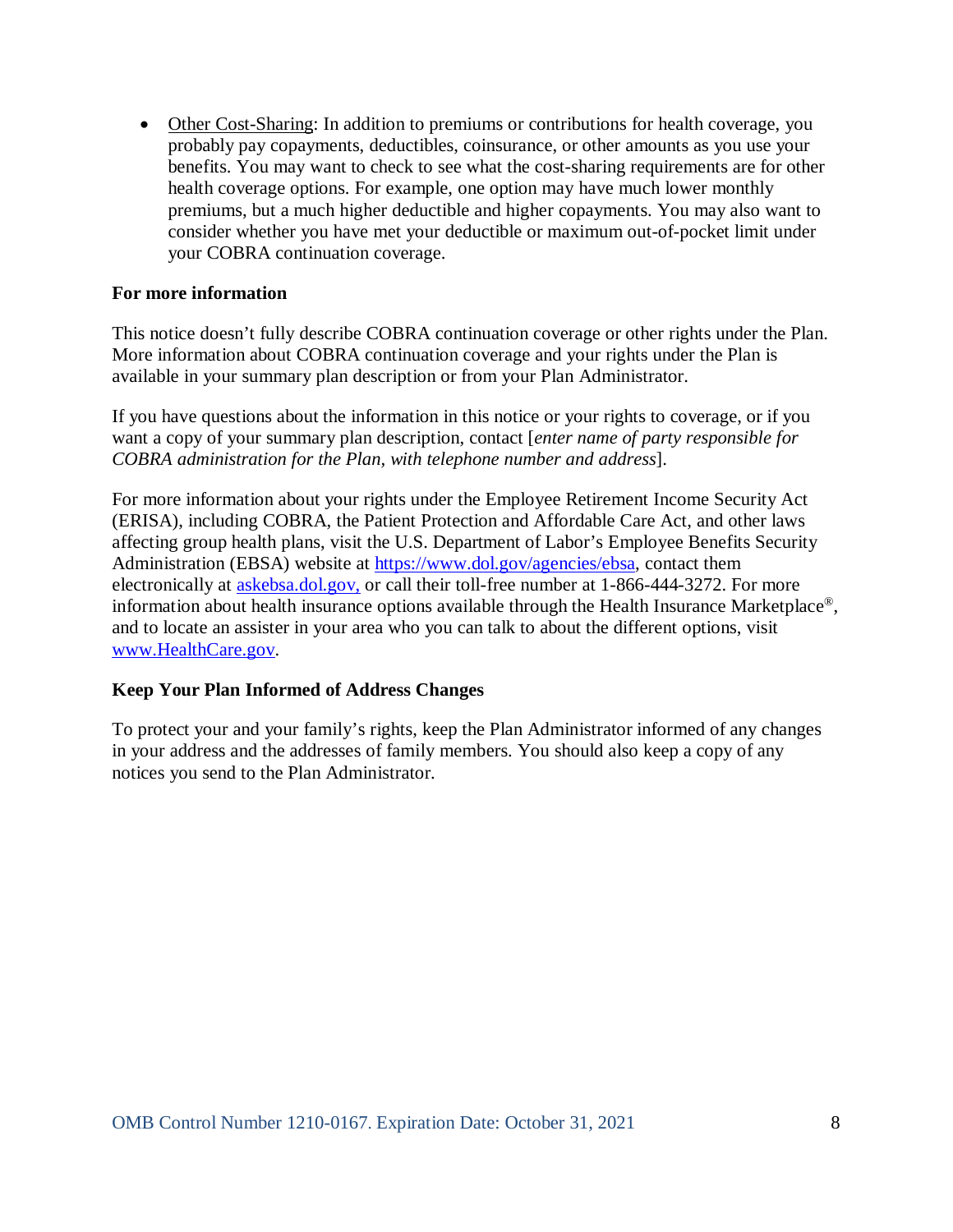| <b>COBRA Continuation Coverage Election Form</b>                                                                                                                                                                                                                                                                                                                                                                                                                                                                                                                                                                                    |                                                                                                   |  |  |  |  |
|-------------------------------------------------------------------------------------------------------------------------------------------------------------------------------------------------------------------------------------------------------------------------------------------------------------------------------------------------------------------------------------------------------------------------------------------------------------------------------------------------------------------------------------------------------------------------------------------------------------------------------------|---------------------------------------------------------------------------------------------------|--|--|--|--|
| Instructions: To elect COBRA continuation coverage, complete this Election Form and return it to:<br>us. Under federal law, you have 60 days after the date of this notice to decide whether you want to<br>elect COBRA continuation coverage under the Plan, unless you are entitled to additional time<br>under a federal policy or program. For example, you may be entitled to more time because of a<br>national emergency. However, if you fail to elect COBRA continuation coverage and the premium<br>assistance within 60 days of receipt of this form, you may be ineligible for the premium assistance<br>under the ARP. |                                                                                                   |  |  |  |  |
| Send completed Election Form to: [Enter Name and Address]                                                                                                                                                                                                                                                                                                                                                                                                                                                                                                                                                                           |                                                                                                   |  |  |  |  |
| This Election Form must be completed and returned by mail [or describe other means of submission<br>and due date]. If mailed, it must be post-marked no later than [enter date].                                                                                                                                                                                                                                                                                                                                                                                                                                                    |                                                                                                   |  |  |  |  |
| If you don't submit a completed Election Form by the due date shown above, you may lose your<br>right to elect COBRA continuation coverage. If you reject COBRA continuation coverage before<br>the due date, you may change your mind as long as you submit a completed Election Form before<br>your COBRA continuation coverage will begin on the date you submit the completed Election<br>Form.                                                                                                                                                                                                                                 | the due date. However, if you change your mind after first rejecting COBRA continuation coverage, |  |  |  |  |
| Read the important information about your rights included in the pages after the Election Form.                                                                                                                                                                                                                                                                                                                                                                                                                                                                                                                                     |                                                                                                   |  |  |  |  |
| I (We) elect COBRA continuation coverage in the [enter name of plan] (the Plan) listed below:                                                                                                                                                                                                                                                                                                                                                                                                                                                                                                                                       |                                                                                                   |  |  |  |  |
| Date of Birth<br>Name                                                                                                                                                                                                                                                                                                                                                                                                                                                                                                                                                                                                               | Relationship to Employee<br>SSN (or other identifier)                                             |  |  |  |  |
| a.                                                                                                                                                                                                                                                                                                                                                                                                                                                                                                                                                                                                                                  |                                                                                                   |  |  |  |  |
| [Add if appropriate: Coverage option elected: __________________________________                                                                                                                                                                                                                                                                                                                                                                                                                                                                                                                                                    |                                                                                                   |  |  |  |  |
| b.<br>[Add if appropriate: Coverage option elected: __________________________________                                                                                                                                                                                                                                                                                                                                                                                                                                                                                                                                              |                                                                                                   |  |  |  |  |
| $\mathbf{c}$ .                                                                                                                                                                                                                                                                                                                                                                                                                                                                                                                                                                                                                      |                                                                                                   |  |  |  |  |
| [Add if appropriate: Coverage option elected: __________________________________                                                                                                                                                                                                                                                                                                                                                                                                                                                                                                                                                    |                                                                                                   |  |  |  |  |
| Signature                                                                                                                                                                                                                                                                                                                                                                                                                                                                                                                                                                                                                           | Date                                                                                              |  |  |  |  |
| Print Name                                                                                                                                                                                                                                                                                                                                                                                                                                                                                                                                                                                                                          | Relationship to individual(s) listed above                                                        |  |  |  |  |
|                                                                                                                                                                                                                                                                                                                                                                                                                                                                                                                                                                                                                                     |                                                                                                   |  |  |  |  |
| <b>Print Address</b>                                                                                                                                                                                                                                                                                                                                                                                                                                                                                                                                                                                                                | Telephone number                                                                                  |  |  |  |  |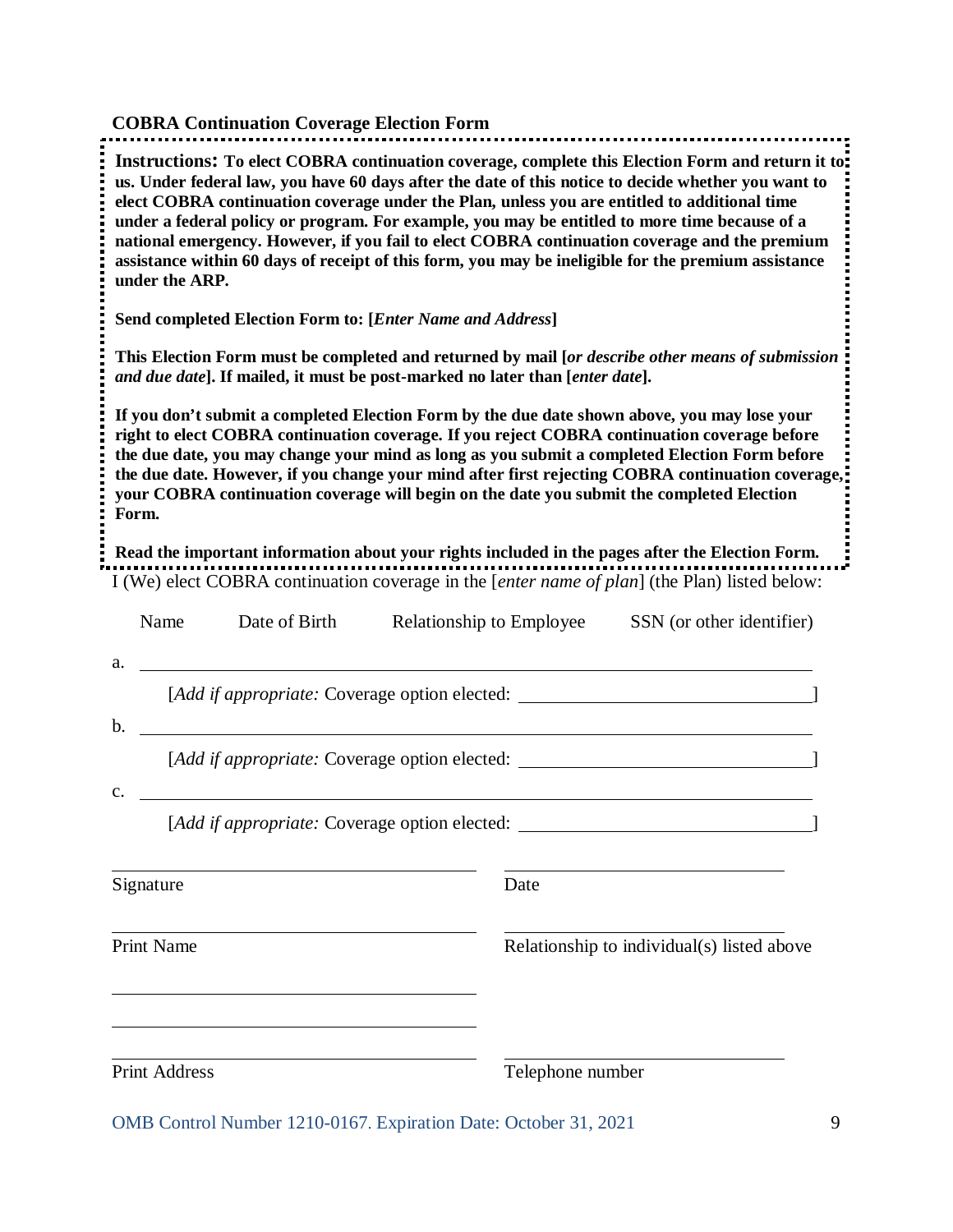[*Only use this model form if the plan permits Assistance Eligible Individuals to elect to enroll in coverage that is different than coverage in which the individual was enrolled at the time the qualifying event occurred.*]

**Form for Switching COBRA Continuation Coverage Benefit Options**

**Instructions: To change the benefit option(s) for your COBRA continuation coverage to something different than what you or the participating employee had on the last day of coverage, complete this form and return it to us. Under federal law, you have 90 days after the date of this notice to decide whether you want to switch benefit options.** Π

**Send completed form to: [***Enter Name and Address***]** 

I

Π Ι

**This form must be completed and returned by mail [***or describe other means of submission and due date***]. If**  I **mailed, it must be post-marked no later than [***enter date***].**

#### **\*THIS IS NOT YOUR ELECTION NOTICE\* YOU MUST SEPARATELY COMPLETE AND RETURN THE ELECTION NOTICE TO SECURE YOUR COBRA CONTINUATION COVERAGE.**

I (We) would like to change the COBRA continuation coverage option(s) in the [*enter name of plan*] (the Plan) as indicated below:

|                      | Name      | Date of Birth | Relationship to Employee SSN (or other identifier)                                                                     |  |
|----------------------|-----------|---------------|------------------------------------------------------------------------------------------------------------------------|--|
| a.                   |           |               | <u> 1989 - Andrea San Andrew Maria (h. 1989).</u>                                                                      |  |
|                      |           |               |                                                                                                                        |  |
|                      |           |               |                                                                                                                        |  |
| $b$                  |           |               | <u> 1989 - Johann Stoff, deutscher Stoff, der Stoff, der Stoff, der Stoff, der Stoff, der Stoff, der Stoff, der S</u>  |  |
|                      |           |               |                                                                                                                        |  |
|                      |           |               |                                                                                                                        |  |
| c.                   |           |               | <u> 1989 - Johann Stoff, deutscher Stoffen und der Stoffen und der Stoffen und der Stoffen und der Stoffen und der</u> |  |
|                      |           |               |                                                                                                                        |  |
|                      |           |               |                                                                                                                        |  |
|                      | Signature |               | Date                                                                                                                   |  |
| <b>Print Name</b>    |           |               | Relationship to individual(s) listed above                                                                             |  |
|                      |           |               |                                                                                                                        |  |
| <b>Print Address</b> |           |               | Telephone number                                                                                                       |  |

OMB Control Number 1210-0167. Expiration Date: October 31, 2021 10

Г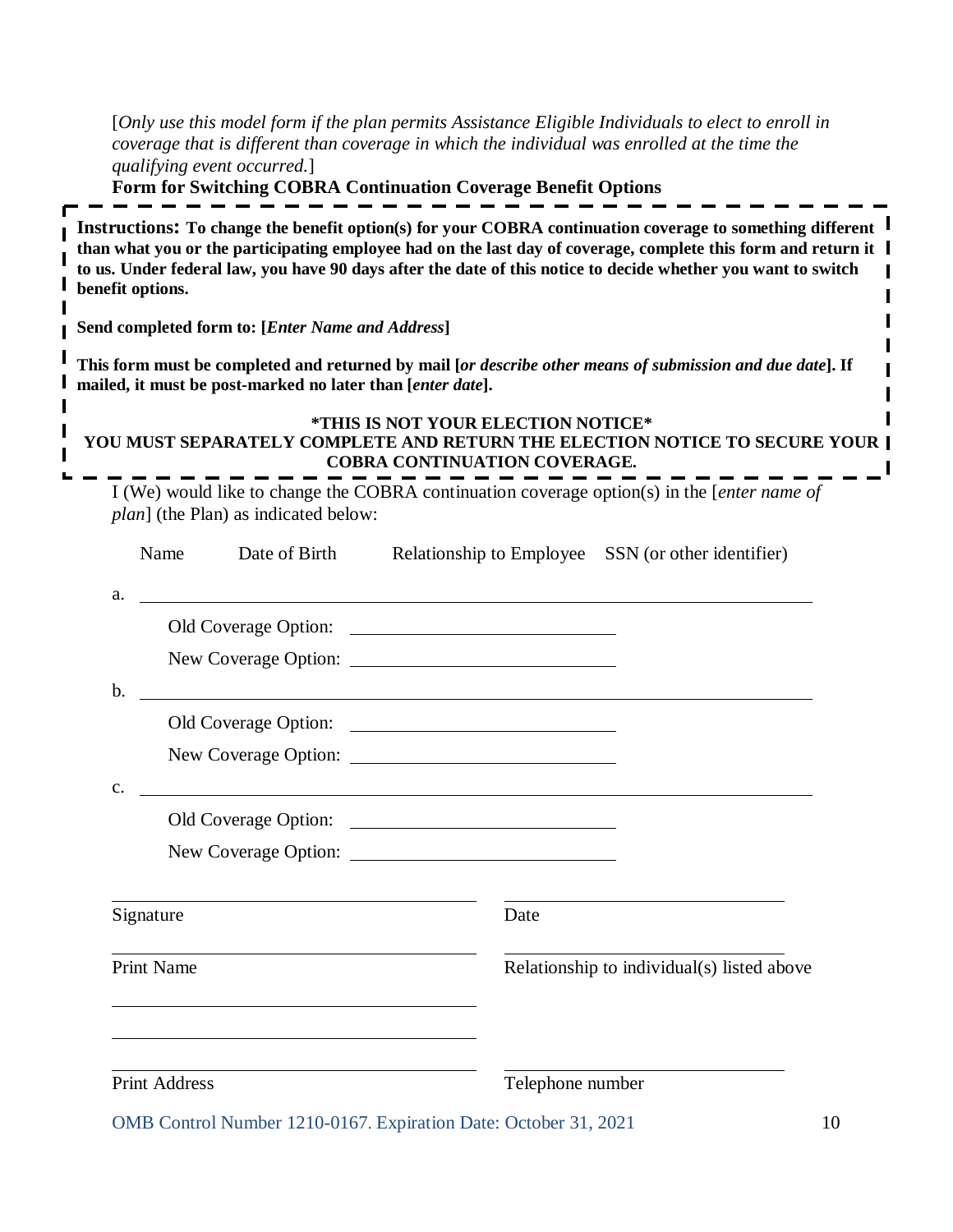#### **Important Information About Payment**

The following payment information is relevant for individuals who are not eligible for the premium assistance under the ARP:

#### *First payment for COBRA continuation coverage*

You must make your first payment for COBRA continuation coverage no later than 45 days after the date of your election (this is the date the Election Notice is postmarked). If you don't make your first payment in full no later than 45 days after the date of your election, you'll lose all COBRA continuation coverage rights under the Plan.<sup>[3](#page-12-0)</sup> You're responsible for making sure that the amount of your first payment is correct. You may contact [*enter appropriate contact information, e.g., the Plan Administrator or other party responsible for COBRA administration under the Plan*] to confirm the correct amount of your first payment.

#### *Periodic payments for continuation coverage*

After you make your first payment for COBRA continuation coverage, you'll have to make periodic payments for each coverage period that follows. The amount due for each coverage period for each qualified beneficiary is shown in this notice. The periodic payments can be made on a monthly basis. Under the Plan, each of these periodic payments for COBRA continuation coverage is due [*enter due day for each monthly payment*] for that coverage period. [*If Plan offers other payment schedules, enter with appropriate dates:* You may instead make payments for COBRA continuation coverage for the following coverage periods, due on the following dates:]. If you make a periodic payment on or before the first day of the coverage period to which it applies, your coverage under the Plan will continue for that coverage period without any break. The Plan [*select one:* will *or* will not] send periodic notices of payments due for these coverage periods.

# *Grace periods for periodic payments*

 $\overline{a}$ 

Although periodic payments are due on the dates shown above, you'll be given a grace period of 30 days after the first day of the coverage period [*or enter longer period permitted by Plan*] to make each periodic payment. You'll get COBRA continuation coverage for each coverage period as long as payment for that coverage period is made before the end of the grace period. [*If Plan suspends coverage during grace period for nonpayment, enter and modify as necessary:* If you pay a periodic payment later than the first day of the coverage period to which it applies, but before the end of the grace period for the coverage period, your coverage will be suspended as of the first day of the coverage period and then retroactively reinstated (going back to the first day of the coverage period) when the periodic payment is received. This means that any claim you

<span id="page-12-0"></span><sup>3</sup> Due to the COVID-19 National Emergency, the Department of Labor, the Department of the Treasury, and the Internal Revenue Service issued guidance extending timeframes for certain actions related to health coverage under group health plans sponsored by private employers. This guidance may give you more time to make COBRA premium payments, as premium assistance is not available for periods of COBRA continuation coverage beginning before April 1, 2021. For additional information about this guidance visit:

OMB Control Number 1210-0167. Expiration Date: October 31, 2021 11 [https://www.dol.gov/agencies/ebsa/employers-and-advisers/plan-administration-and-compliance/disaster-relief.](https://www.dol.gov/agencies/ebsa/employers-and-advisers/plan-administration-and-compliance/disaster-relief)